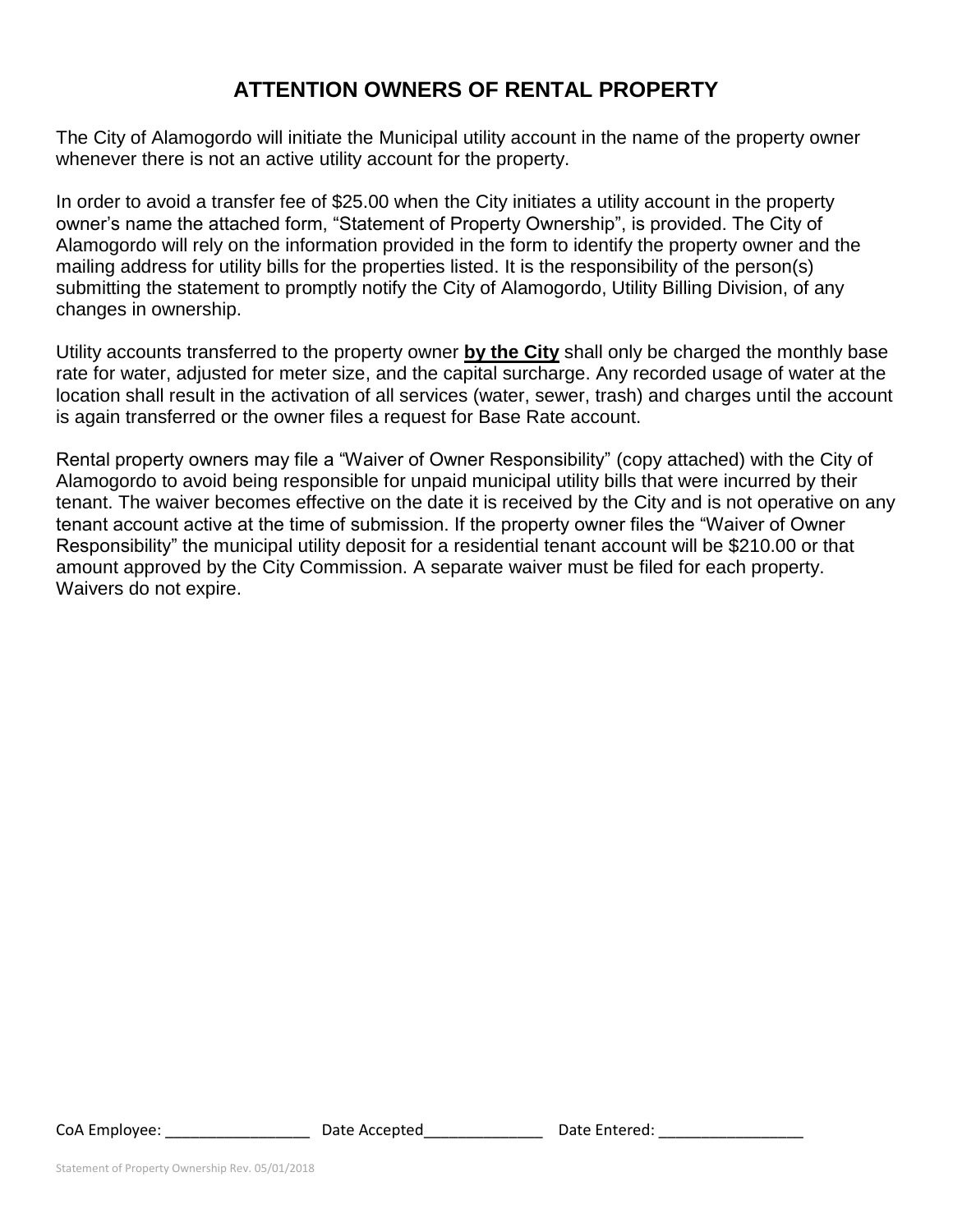#### STATEMENT OF PROPERTY OWNERSHIP

I/We, the undersigned, certify that I/We own the properties listed herein.

Property Owner(s) Name:

#### **Must be the same as listed in the Otero County Property Records**

Owner(s) agree and understand that the utility account for the herein listed properties will automatically be initiated in the name of the property owner(s) whenever there is not an active utility account for the property and a transfer fee **will not** be charged. No additional notification will be made.

Owner(s) understand and agree that any and all owner utility account(s) terminated for non-payment will be assessed a \$25.00 (twenty five dollars) transfer fee upon re-initiation.

Owner(s) understand and agree that it is their responsibility to update this list in writing whenever there is a change in property ownership and that the City of Alamogordo is not liable for the waiver of any late fees, delinquency fees, proration or waiver of charges, due to the failure to timely notify the City of Alamogordo, Utility Billing Division, of ownership changes.

I/We have read and understand this Statement of Property Ownership.

| SSN: ______________________________                                                                                                    |                                                                                                                                              |
|----------------------------------------------------------------------------------------------------------------------------------------|----------------------------------------------------------------------------------------------------------------------------------------------|
|                                                                                                                                        | *** If property is held by corporation or LLC provide proof of authority to sign for same***<br><b>INCOMPLETE FORMS WILL NOT BE ACCEPTED</b> |
|                                                                                                                                        | THIS FORM MUST BE NOTARIZED                                                                                                                  |
|                                                                                                                                        |                                                                                                                                              |
| COUNTY OF ______________________                                                                                                       |                                                                                                                                              |
|                                                                                                                                        | SUBSCRIBED AND SWORN TO before me this ______ day of ______________, 20___, by                                                               |
| the contract of the contract of the contract of the contract of the contract of the contract of<br>My Commission Expires: ____________ | <b>Notary Public</b>                                                                                                                         |
|                                                                                                                                        | <b>List of Properties on next page</b>                                                                                                       |
|                                                                                                                                        | CoA Employee: _________________________Date Accepted___________________Date Entered: _____________________                                   |
| Statement of Property Ownership Rev. 05/01/2018                                                                                        |                                                                                                                                              |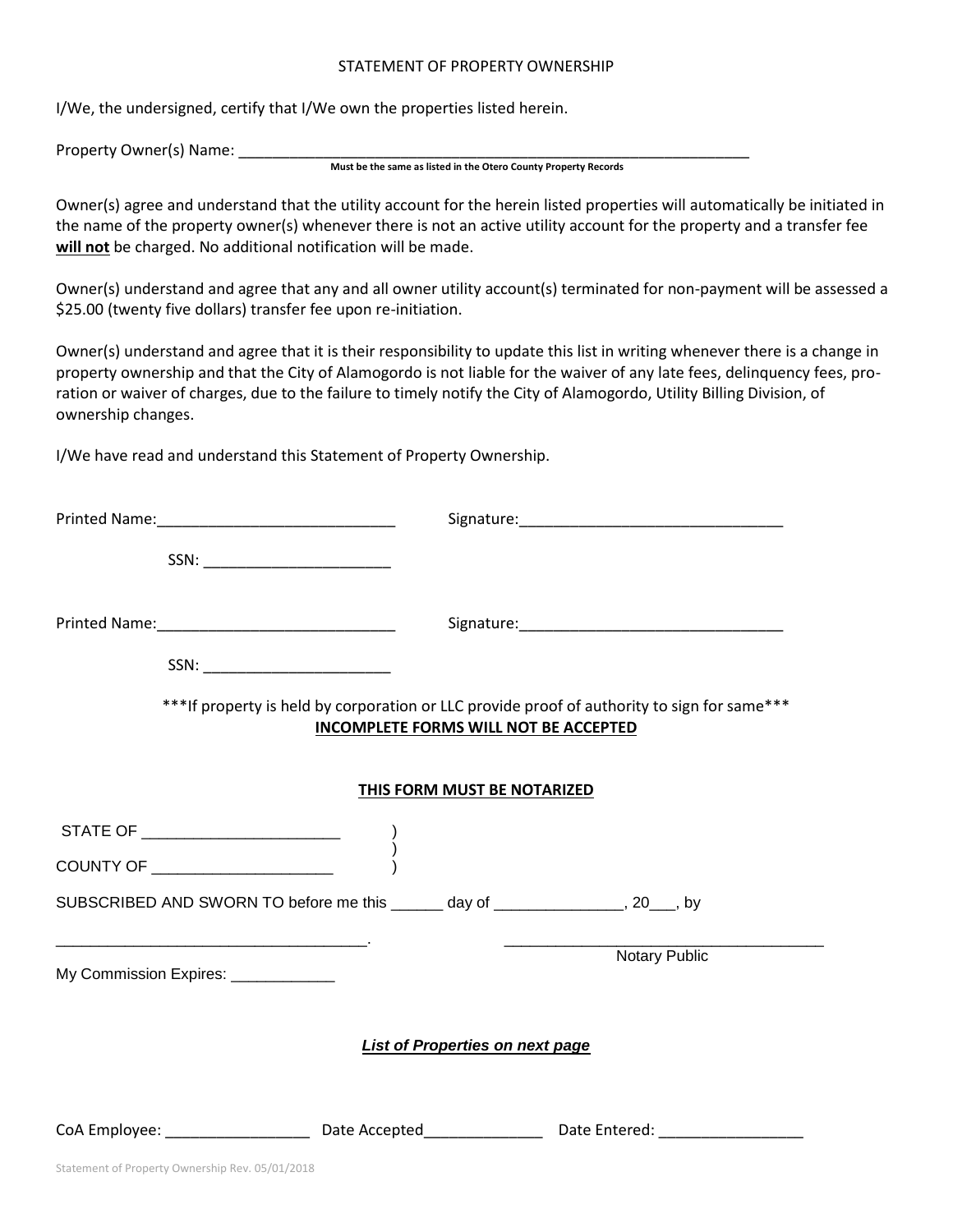## **LIST OF PROPERTIES**

|                         | PRINT - Name must match that on Statement of Property Ownership |                                                                                                                                                                                                                                |                 |  |
|-------------------------|-----------------------------------------------------------------|--------------------------------------------------------------------------------------------------------------------------------------------------------------------------------------------------------------------------------|-----------------|--|
| <b>Mailing Address:</b> |                                                                 |                                                                                                                                                                                                                                |                 |  |
|                         | City: ____________________________                              | State: the state of the state of the state of the state of the state of the state of the state of the state of the state of the state of the state of the state of the state of the state of the state of the state of the sta | Zip: __________ |  |
|                         | Telephone #:                                                    |                                                                                                                                                                                                                                |                 |  |

All City of Alamogordo utility bills for the properties listed herein will be mailed to the mailing address entered above.

| <b>Street</b><br><b>Number</b> | <b>Street Name</b><br>(Print Legibly) | <b>Location</b><br>(City Use Only) |
|--------------------------------|---------------------------------------|------------------------------------|
|                                |                                       |                                    |
|                                |                                       |                                    |
|                                |                                       |                                    |
|                                |                                       |                                    |
|                                |                                       |                                    |
|                                |                                       |                                    |
|                                |                                       |                                    |
|                                |                                       |                                    |
|                                |                                       |                                    |
|                                |                                       |                                    |
|                                |                                       |                                    |
|                                |                                       |                                    |
|                                |                                       |                                    |
|                                |                                       |                                    |
|                                |                                       |                                    |

## **LIST OF PROPERTIES will not be accepted without notarized Statement of Ownership**

CoA Employee: \_\_\_\_\_\_\_\_\_\_\_\_\_\_\_\_\_\_\_\_\_\_\_\_Date Accepted\_\_\_\_\_\_\_\_\_\_\_\_\_\_\_\_\_\_\_\_\_\_\_\_\_\_\_Date Entered: \_\_\_\_\_\_\_\_\_\_\_\_\_\_\_\_\_\_